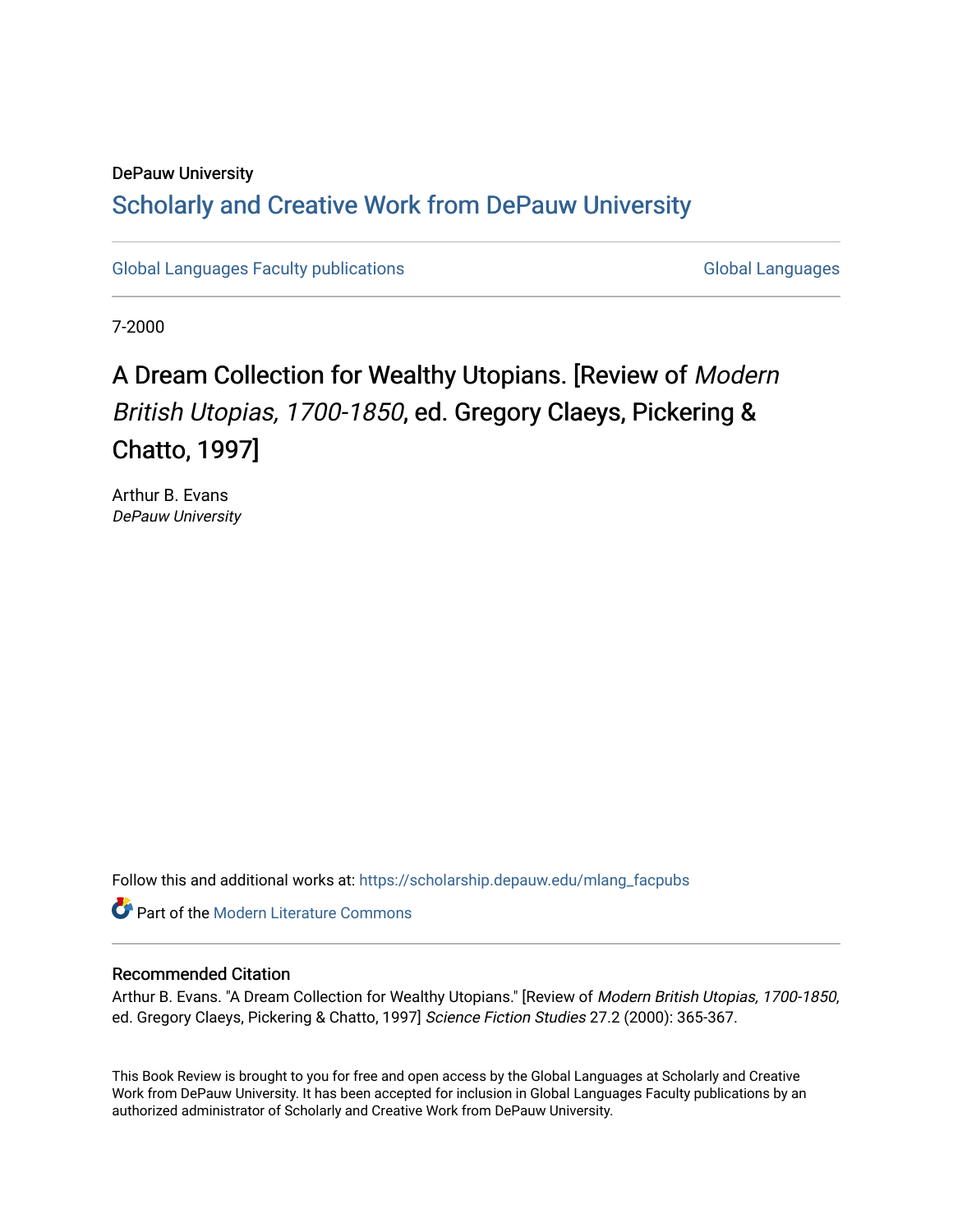## **Science Fiction Studies**

**#81 = Volume 27, Part 2 = July 2000**

**A Dream Collection for Wealthy Utopians.**

**Gregory Claeys, ed.** *Modern British Utopias 1700-1850.***8 vols. Pickering and Chatto (fax: +44-0-171-405-6216), 1997. 4128 pp. �550 (approx. \$880) cloth.**

**There is something disconcertingly ironic in the marketing of a multi-volume set of utopias that only the rich can afford—and especially when it comes from an academic publishing house whose logo features a laurel wreath encircling the words "Mundus Intellectualis." But, be that as it may, this very handsome set of British utopian works from the eighteenth and early nineteenth centuries must be seen as a major publishing breakthough. For the first time, to my knowledge, a wide variety of utopian and anti-utopian texts from this period—the famous, the infamous, and the virtually unknown—have been assembled into one series and made accessible to the (library-going) public. For the eighteenth-century literary scholar or historian, these tomes constitute a veritable treasure-trove of primary materials, including:**

*Annus Sophiae Jubilaeus. The Sophick Constitution: or, the Evil Customs of the World Reformed* **(1700)**

**[Ambrose Evans].** *The Adventures and Surprising Deliverances of James Dubourdieu* **(1719)**

**[Ambrose Evans].** *The Adventures of Alexander Vendchurch* **(1719)**

**Daniel Defoe.** *Serious Reflections During the Life and Surprising Adventures of Robinson Crusoe* **(1720)**

**Simon Berrington.** *The Memoirs of Sig. Gaudentio di Lucca* **(1737)**

**Pythagorlunister.** *A Journey to the Moon* **(?1740)**

**[John Kirkby].** *The Capacity and Extent of the Human Understanding* **(1745)**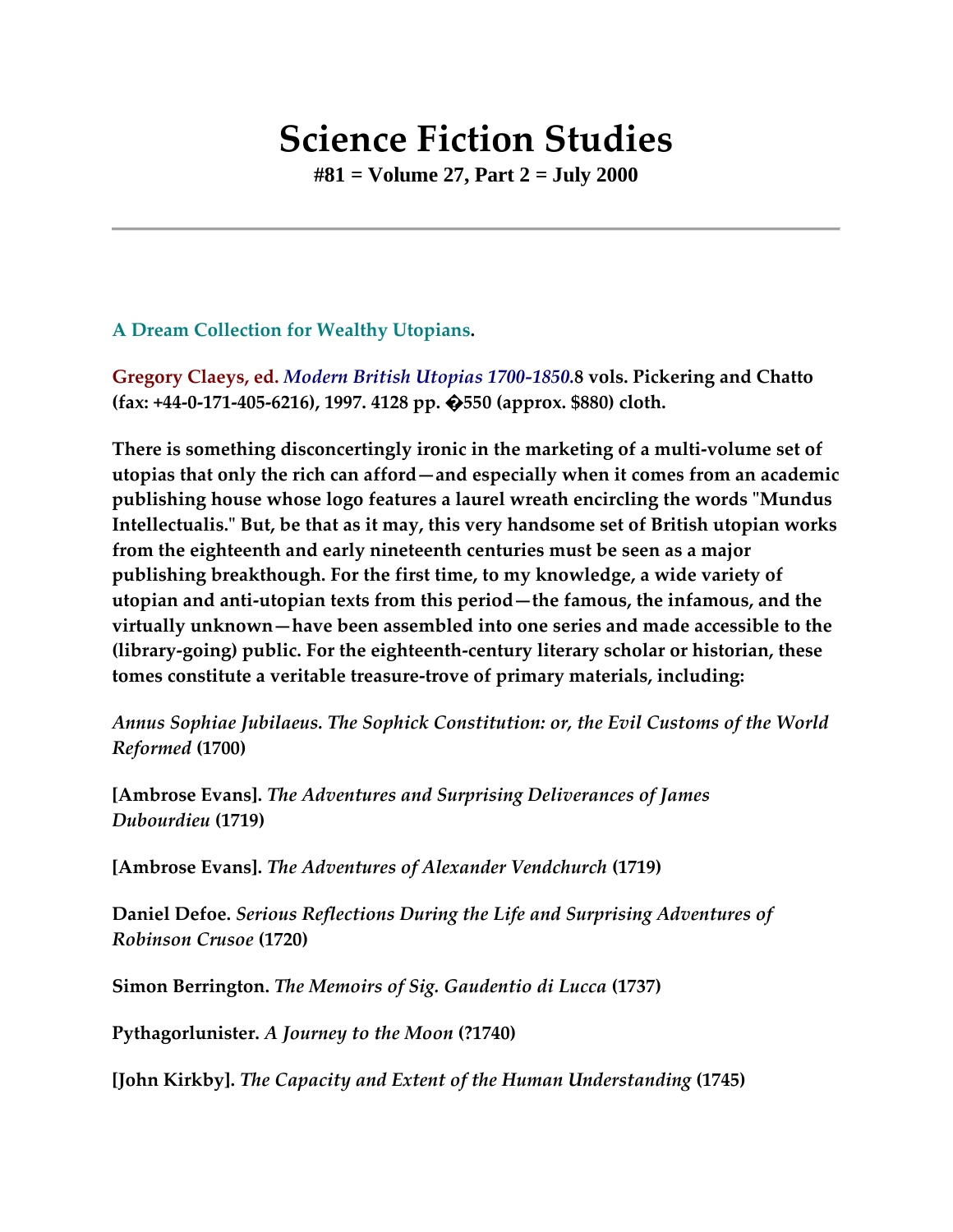**[Robert Paltock].** *The Life and Adventures of Peter Wilkins* **(1751)**

**[Edmund Burke].** *A Vindication of Natural Society* **(2nd ed., 1757)**

*The Voyages, Travels & Wonderful Discoveries of Capt. John Holmesby* **(1757)**

**Samuel Johnson.** *Rasselas* **(3rd. ed., 1760)**

**[Horace Walpole].** *An Account of the Giants Lately Discovered* **(1766)**

*Private Letters from an American in England to His Friends in America* **(1769)**

**[Sarah Scott].** *Millenium Hall* **(4th ed., 1778)**

**[John Elliott].** *The Travels of Hildebrand Bowman* **(1778)**

**[Thomas Spence].** *A Supplement to the History of Robinson Crusoe* **(1782)**

**[William Thomson].** *The Man in the Moon; or, Travels into the Lunar Regions* **(1783)**

*A Journey Lately Performed Through the Air* **(1784)**

*The Modern Atlantis; or, the Devil in an Air Balloon* **(1784)**

**Aratus.** *A Voyage to the Moon Strongly Recommended to All Lovers of Real Freedom* **(1793)**

*Modern Gulliver's Travels* **(1796)**

**A.E.** *Libellus: or, A Brief Sketch of the History of Gotham* **(1798)**

**James Lawrence.** *The Empire of the Nairs; or, the Rights of Women. A Utopian Romance* **(1811)**

*The Last Man, or Omegarus* **(1806)**

**[Thomas Erskine].** *Armata. A Fragment* **(1817)**

**[G.A. Ellis].** *New Britain* **(1820)**

**[John Minter Morgan].** *The Revolt of the Bees* **(3rd. ed., 1839)**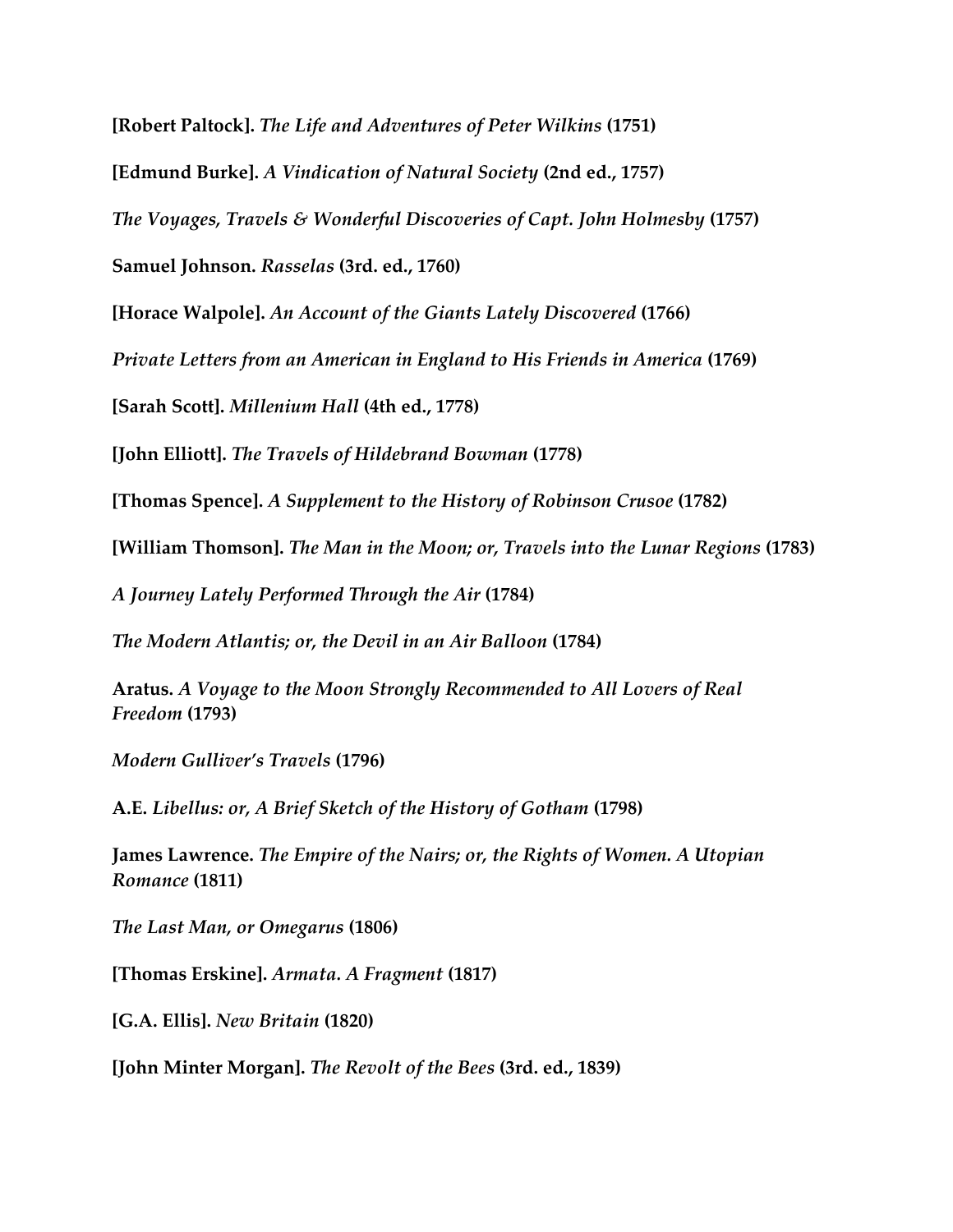**Benjamin Disraeli.** *The Voyage of Captain Popanilla* **(1828)**

*The History of Bullanabee and Clinkataboo* **(1828)**

**[John Trotter].** *Travels to Phrenologasto* **(1829)**

**Lemuel Gulliver [author unknown].** *Sequel to Gulliver's Travels* **(1830)**

*Great Britain in 1841* **(1831)**

**Lady Mary Fox.** *Account of an Expedition to the Interior of New Holland* **(1837)**

**John Francis Bray.** *A Voyage from Utopia* **(1842)**

**Douglas Jerrold.** *The Chronicles of Clovernook* **(1846)**

*The Island of Liberty and Equality* **(1848)**

**Charles Rowcroft.** *The Triumph of Woman. A Christmas Story* **(1848)**

**Henry Forrest.** *A Dream of Reform* **(1848)**

**The series is edited by the well-known utopian scholar Gregory Claeys of the University of London. He offers a concise but necessarily cursory 27-page introduction covering how the genre evolved within the British socio-historic milieu of 1700-1850, and he includes many brief annotations throughout the pages of the works themselves. The final volume of the series also features a quite useful "Consolidated Index."**

**But one might justifiably wonder: what is the purpose of such a massive compendium? The editor's introduction, oddly enough, never addresses this fundamental question. When the collection first appeared in 1997, Marxist literary critic Terry Eagleton observed:**

**Claeys reprints a few well-known (anti-) utopian pieces like Johnson's** *Rasselas* **and Burke's spoof** *A Vindication of Natural Society* **(1756), but most of his chosen texts are obscure, amateurish, and drearily written.... The 1840s, like the closing decades of the 18th century, were awash with utopias for obvious political reasons; but in common with the political journalism they covertly are, utopias are the most ephemeral of literary forms.... No form of fantasy could be more provincial and prosaic. By the end of the 19th century, after Morris's mighty classic [***News from Nowhere***], the task of**